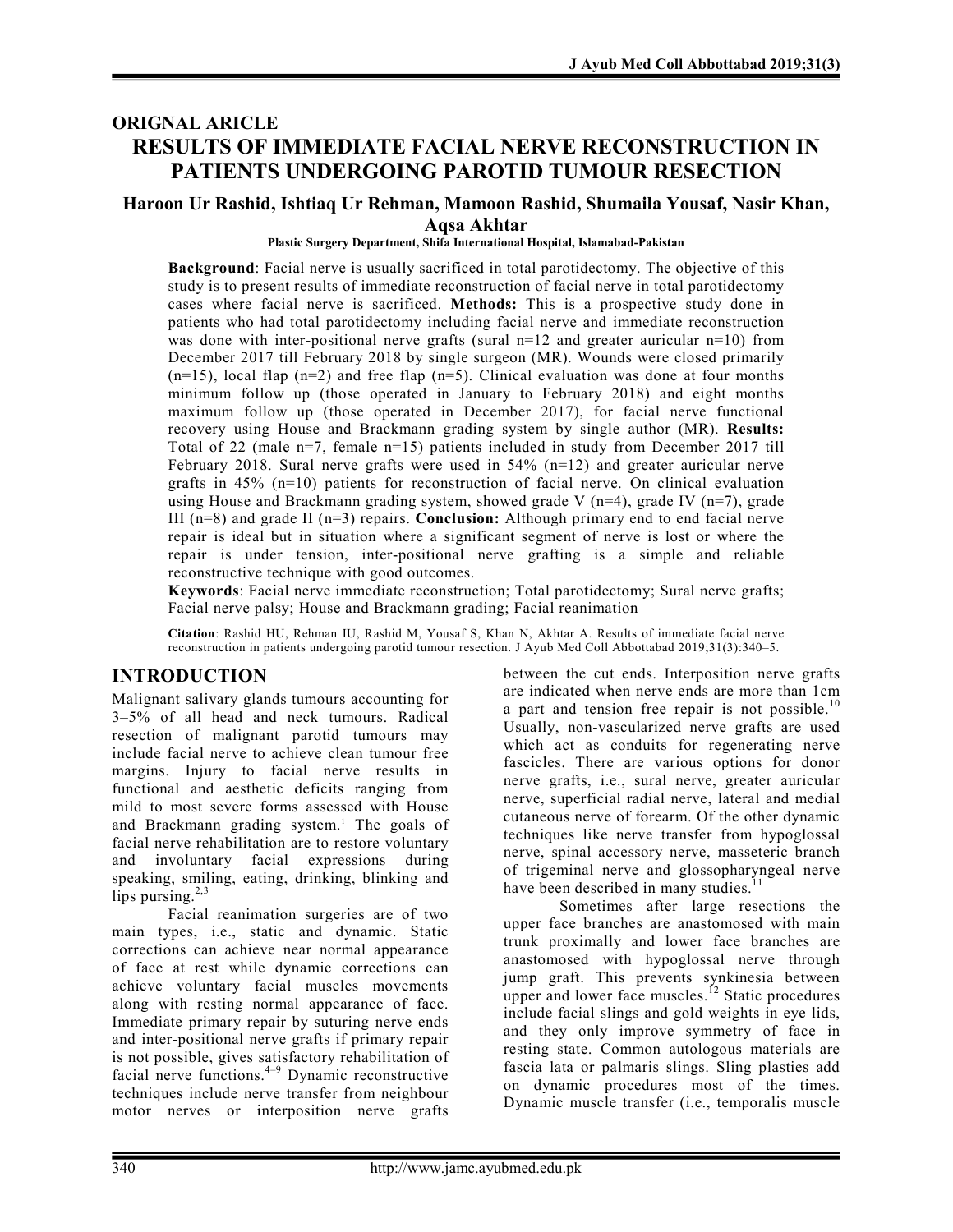or masseter muscle) is yet another option for late presenting scenarios.<sup>13</sup> In 1901 Korte described the first end to side facial-hypoglossal nerve anastomosis.<sup>14</sup> Since then there are many modifications, i.e., end to end, end to side jump graft and split XII-VII transfer. 15 We present our results with simple interposition nerve grafts technique.

# **MATERIAL AND METHODS**

This is a prospective cohort study approved by the ethics committee of Shifa International Hospital and Shifa College of Medicine. This study is carried in patients who had total parotidectomy involving facial nerve and immediate reconstruction was done with interpositional nerve grafts in the months of December 2017 till February 2018. Pre-operatively all patients were informed about the possible involvement of facial nerve branches and in-case sacrificed, immediate reconstruction would be done.

All patients with resection of parotid tumours, in which facial nerve was sacrificed, and immediate reconstruction was done, were included in this study after informed consent was obtained. Patients with parotid tumour resections in which facial nerve was salvaged were excluded from study. The pathologies were adenoid cystic<br>carcinoma  $(n=9, 40\%)$ , mucoepidermoid carcinoma (n=9, 40%), mucoepidermoid carcinoma  $(n=6, 27%)$  and non-invasive carcinoma ex-pleomorphic adenoma (n=7, 31%). Endotracheal anaesthesia was given in all patients without muscle relaxant. All cases included in this study were operated by single surgeon (MR). A modified blair parotidectomy incision was used in all cases. Skin flap was raised to approach masseteric-parotid region.

All the facial nerve branches proximally and distally identified at this point using nerve stimulator and tagged with sutures. Careful dissection done with blunt tip scissors and tumour was resected with tumour free margins in all cases (checked by frozen section evaluation). Sural nerve graft in 54% (n=12) and greater auricular nerve graft in  $45\%$  (n=10) of cases was used. Good calibre branches were selected from grafts and coapted under loupes magnification of 4x. Prolene 8'0 and 9'0 was used and epineural anastomosis was done with two or three sutures. Wounds were closed primarily (n=15), local flap  $(n=2)$  and free flap  $(n=5)$ . Postoperatively active facial exercises were started at day first. To support facial musculature and reduce oedema, elastic chin belt was applied in all patients. To avoid local recurrence of disease radiotherapy

was given in 19 patients after four weeks. Transcutaneous electrical nerve stimulation (TENS) machine was used by all patients postoperatively to prevent muscle atrophy. Clinical evaluation was done at four months minimal follow up (those operated in January to February 2018) and eight months maximum follow up (those operated in December 2017), for facial nerve functional recovery using House and Brackmann grading system. <sup>1</sup> All patients were advised to practise smiling and frowning exercises in front of mirror and record selfimages and video clips. Patients were advised to report any improvements in voluntary or involuntary facial expressions and document exact dates.

## **RESULTS**

There were total of twenty-two patients. All the patients recovered uneventfully with good wound healing. Fifteen patients were female and seven were male, with an age range of 25–64 (mean 47) years. A palpable mass on clinical examination was present in all patients and facial palsy was observed preoperatively in eight patients. All the patients underwent fine needle aspiration cytology evaluation for histologic diagnosis. Patients were diagnosed as a case of adenoid cystic carcinoma (n=9, 40%), mucoepidermoid carcinoma  $(n=6, 27%)$  and non-invasive carcinoma ex-pleomorphic adenoma (n=7, 31%).

No distant metastases were found in any of the patient. Facial nerve was sacrificed in all twenty-two cases and was reconstructed immediately with inter-positional nerve grafts. Main trunk of facial nerve was involved in 18 patients, zygomaticotemporal branch was involved in two patients and cervicofacial was involved in two patients. Donor nerve being used as inter-positional nerve grafts were greater auricular ( $n=10$ , 45%) and sural nerve ( $n=12$ , 54%). In five patient's palmaris tendon graft was used for oral commissure symmetry and competence.

Nerve reconstruction was done by epineural suture technique using polypropylene 8/0 and 9/0 suture under the magnifying loops of 4x. Facial activity was noticed at different intervals in different patients (at 2 months n=5, 3 months n=6, 4 months n=3, 5 months n=6, 7 months n=2). Facial nerve function was recovered in patients with HB grade II (n=3), grade III  $(n=8)$ , grade IV  $(n=7)$  and grade V  $(n=4)$ . In this study 19 out of 22 patients received radiotherapy after surgery.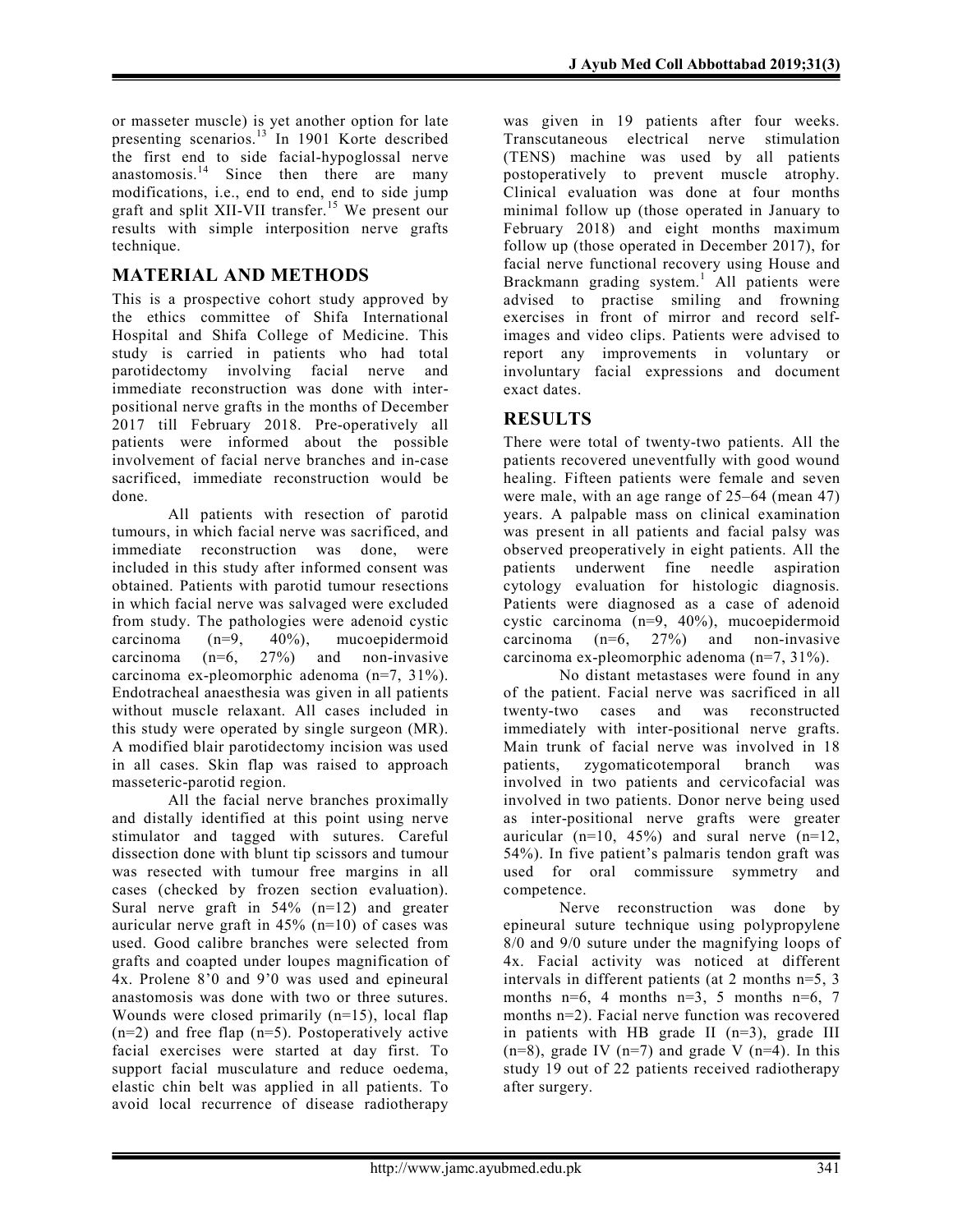

**Figure-1: A, B: A 60 years old male with adenoid cystic carcinoma right parotid gland. C, D: Reconstruction of facial nerve with inter-positional nerve grafting and coverage of defect with local (supra clavicular artery based) flap. E, F, G, H: Post-operative result at 7 months follow-up.**



**Figure-2: A, B: Middle aged lady with parotid tumour right side, shown in MRI scan. C: nerve grafts used for reconstruction of facial nerve upper and lower trunk branches. D, E, F, G: Post-operative functional recovery of facial nerve at 6 months follow-up.**

### **DISCUSSION**

Salivary gland tumours consist of a heterogeneous group of lesions with a wide range of histological types, biological behaviour and prognosis. Parotid tumours are mostly benign and malignant tumours represent up to 3% of all head and neck carcinomas. 16–18 The management of salivary gland malignancies remains primarily surgical.<sup>18</sup>

In radiological assessment, CT scan is indicated to assess the involvement of the temporal bone and the skull base, and MRI better defines soft-tissue planes and facial nerve relations.<sup>19</sup>

The primary objective of rehabilitation surgery is to restore at least some of the important functions like eye closure, nasal airflow, oral competence, symmetric appearance of face at rest and during voluntary or involuntary movements. 11,20,21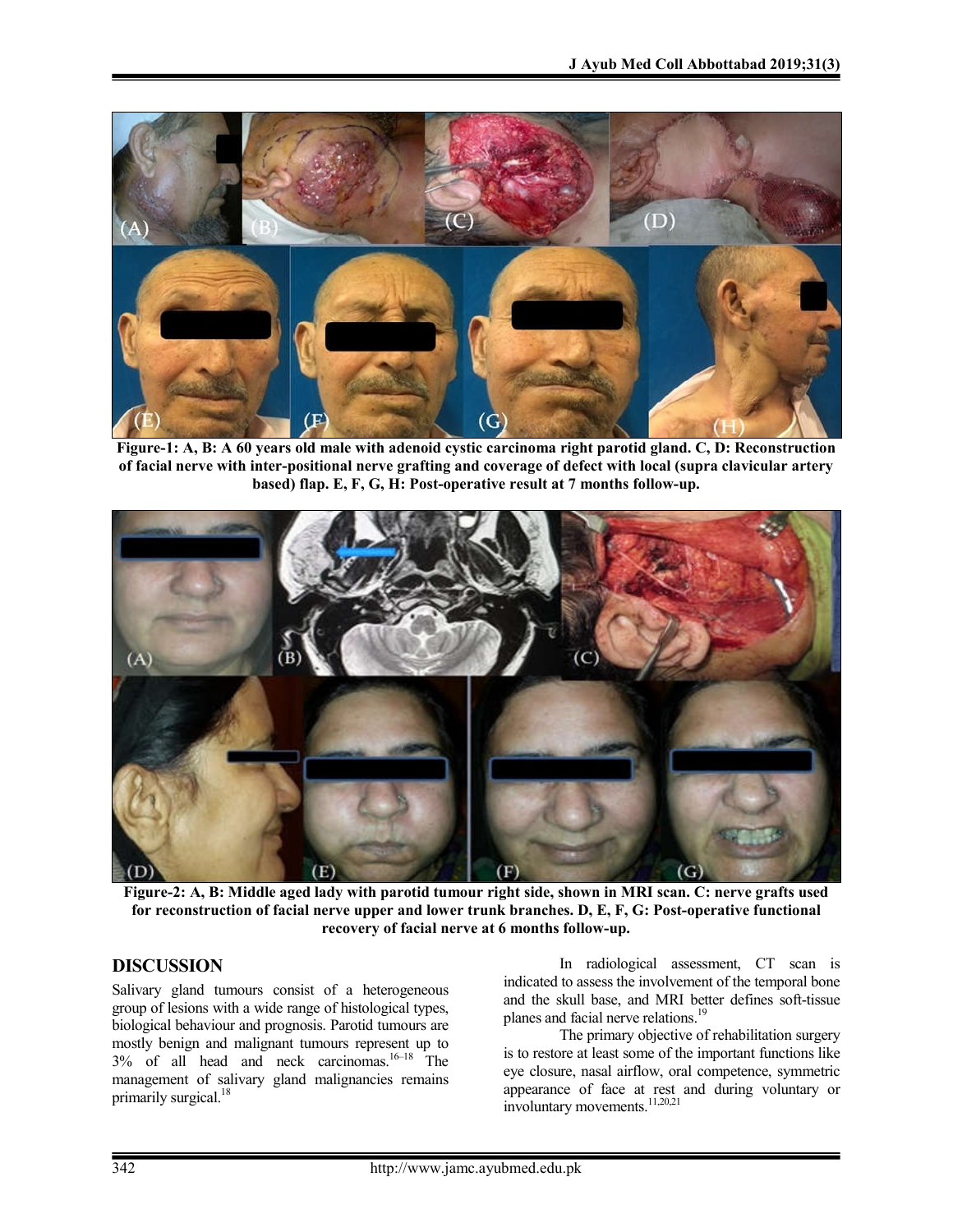| S. No                                                                                        | Age/Sex<br>(average age 47yr) | Histopathology     | Donor nerve used        | Time of onset of recovery | <b>Outcomes</b>         |
|----------------------------------------------------------------------------------------------|-------------------------------|--------------------|-------------------------|---------------------------|-------------------------|
|                                                                                              |                               |                    |                         |                           | (HB*) Grade             |
| 1.                                                                                           | 40/M                          | Adenoid cystic Ca  | Sural nerve             | Two months                | П                       |
| 2.                                                                                           | 64/F                          | Mucoepiderm oid Ca | Greater auricular nerve | Four months               | III                     |
| 3.                                                                                           | 40/M                          | Adenoid cystic Ca  | Sural nerve             | Three months              | $\mathbf{I}$            |
| $\overline{4}$ .                                                                             | 39/F                          | NICEPA~            | Sural nerve             | Seven months              | $\overline{\mathbf{V}}$ |
| 5.                                                                                           | 42/M                          | Mucoepiderm oid Ca | Greater auricular nerve | Three months              | $\mathbf{I}$            |
| 6.                                                                                           | 60/M                          | Adenoid cystic Ca  | Sural nerve             | Five months               | IV                      |
| 7.                                                                                           | 51/F                          | Adenoid cystic Ca  | Sural nerve             | Four months               | III                     |
| 8.                                                                                           | 61/F                          | Adenoid cystic Ca  | Sural nerve             | Five months               | IV                      |
| 9.                                                                                           | 59/F                          | NICEPA~            | Sural nerve             | Three months              | $\mathbf{I}$            |
| 10.                                                                                          | 63/F                          | Mucoepiderm oid Ca | Greater auricular nerve | Three months              | IV                      |
| 11.                                                                                          | 29/M                          | Adenoid cystic Ca  | Greater auricular nerve | Five months               | IV                      |
| 12.                                                                                          | 56/M                          | Adenoid cystic Ca  | Greater auricular nerve | Three months              | $\mathbf{I}$            |
| 13.                                                                                          | 48/F                          | Adenoid cystic Ca  | Sural nerve             | Two months                | $\mathbf{I}$            |
| 14.                                                                                          | 40/M                          | NICEPA~            | Greater auricular nerve | Two months                | $\mathbf{I}$            |
| 15.                                                                                          | 46/F                          | NICEPA~            | Greater auricular nerve | Four months               | III                     |
| 16.                                                                                          | 37/F                          | NICEPA~            | Greater auricular nerve | Five months               | V                       |
| 17.                                                                                          | 38/F                          | Mucoepiderm-oid Ca | Sural nerve             | Two months                | $\mathbf{I}$            |
| 18.                                                                                          | 41/F                          | Mucoepiderm-oid Ca | Sural nerve             | Two months                | IV                      |
| 19.                                                                                          | 49/F                          | Adenoid cystic Ca  | Greater auricular nerve | Five months               | V                       |
| 20.                                                                                          | 25/F                          | Mucoepiderm-oid Ca | Greater auricular nerve | Seven months              | V                       |
| 21.                                                                                          | 57/F                          | NICEPA~            | Sural nerve             | Three months              | <b>IV</b>               |
| 22.                                                                                          | 62/F                          | NICEPA~            | Sural nerve             | Five months               | IV                      |
| *House-Brakmann scoring system <sup>1</sup> . ~Non-invasive carcinoma ex-pleomorphic adenoma |                               |                    |                         |                           |                         |

**Table-1: Population data, pathologies and functional outcomes.**

In the circumstances where facial nerve has to be sacrificed, then the immediate reconstruction with an inter-positional nerve graft should be done where possible. Good results have been reported in patients with malignant tumours, who received adjuvant radiotherapy. 22

The longer the duration of denervation, the lesser the chances of recovery and reinnervation.<sup>23</sup> In case both ends are identifiable the ideal technique is primary repair or to avoid tension, inter-positional autogenous grafting. <sup>24</sup> If proximal end of facial nerve is not available ipsilateral masseter nerve and hypoglossal nerve should be selected for robust early innervation.<sup>22,23</sup> Hypoglossal nerve is preferred by some surgeons due to its close proximity and abundant number of mylenated axons and there are studies in animals which document that neuronal plasticity is easily achieved.<sup>25-27</sup>

Other options like vascularized nerve grafts can be considered, especially in scarred wound beds and if the gap between two ends is more than 6 cm. 24,28,29

The principles and results of facial nerve rehabilitation in total parotidectomy patients vary with different techniques applied and no consensus exists.

This study comprises largest number of patients with total parotidectomy and sacrifice of facial nerve, in which inter-positional grafting was done in same sitting in Pakistan. We prefer to use the greater auricular nerve due to its proximity to the surgical site if being preserved during resection of the tumour, or alternatively, the sural nerve. It is

noteworthy that during this period in other patients total parotidectomy was done without the sacrifice of facial nerve and were excluded from study.

In patients with high grade tumours, advanced stages, positive margins and cervical metastases radiotherapy is indicated and plays a main role in the management.<sup>30</sup> Preoperative radiotherapy and previous surgery leads to scarring and compromise vascularity of that zone and so retards any regeneration process in that zone.<sup>31</sup>

Adjuvant radiotherapy effect on results of facial nerve grafting is controversial. Some studies suggest that there is no difference in results of facial nerve regeneration in patients who receive radiotherapy compared with patients who did not.<sup>32</sup>

In our study, 19 out of 22 patients received radiotherapy with difference in outcomes. Hontanilla *et al*. compared two groups after radical parotidectomy and immediate facial nerve reconstruction using sural nerve, one group received radiotherapy and another group dint receive anything post-operatively. His results suggest no difference in outcomes of both groups.<sup>30</sup>

As the results are unpredictable specially in older age group, static reanimation options should be considered to support dynamic procedures at the same sitting.<sup>33</sup>

Palmaris sling is most commonly used and achieve good results in static resting symmetry of face. In our series of patients, we used palmaris sling in 5 patients for oral commissure symmetry and competence.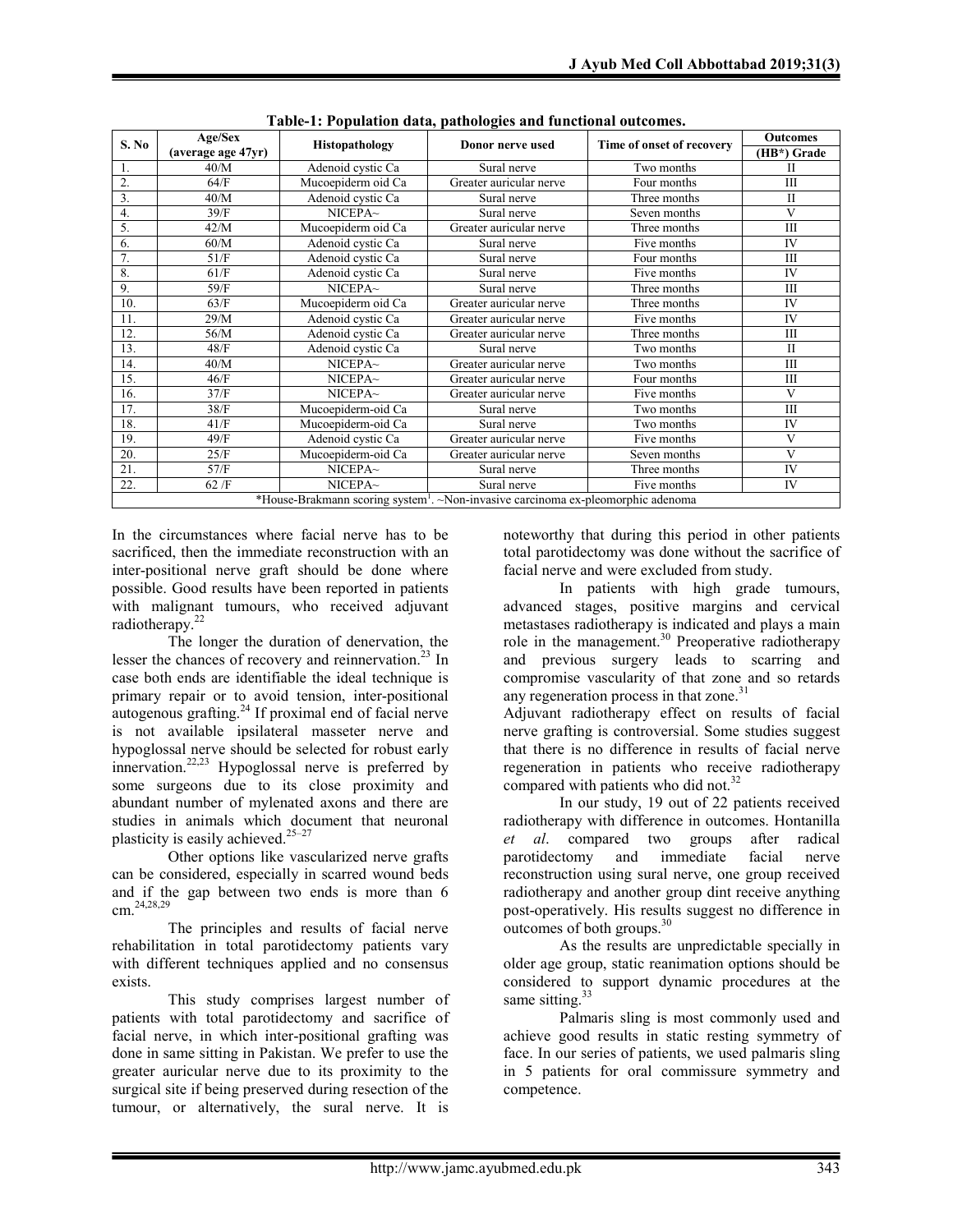It should be kept in mind that only 20–50% original facial nerve fibres grow through a graft and the results of facial nerve regeneration cannot exceed 75% recovery. 34

The timing of onset of outcomes is variable in each individual, depending on many factors as discussed previously like wound bed vascularity, previous surgery scarring and distance to be travelled by regenerating fascicles. Vaughan presented his study of 14 cases, in which immediate reconstruction was done with inter-positional nerve grafts. In half of his cases time of onset of recovery was before 8 months (at 2 months  $n=1$ , 5 months  $n=1$ , 6 months  $n=1$ , 8 months  $n=1$ ).<sup>35</sup> In our series patients had onset of recovery at different intervals (at 2 months n=5, 3 months n=6, 4 months n=3, 5 months n=6, 7 months n=2). Contradictory to study of Mohamed *et al*<sup>36</sup> which states that grade III functional recovery of a reconstructed facial nerve is near to impossible, in our series of patients we have achieved better results up to grade II recovery in 3 (13%) patients (at eight months follow-up) and grade III recovery in 8 (36%) patients (with mean follow up of seven months). Good (39%) and excellent (17%) results were noted by Suvi Renkonen in study of 31 patients with radical parotidectomy performed and facial nerve reconstruction was done with non-vascularized nerve graft. 37

Hence facial nerve in cases when sacrificed, preferably reconstructed in same sitting, with easily approachable reconstructive options tailored accordingly.

### **CONCLUSION**

We conclude that facial nerve should be salvaged if possible, in cases sacrificed, immediate reconstruction with interposition nerve grafts is the simplest technique for reconstruction, with good results. The results and onset of recovery of functions vary individually. Close follow up to asses and monitor recovery of function is necessary.

**Disclaimer:** This is an original article and is not submitted anywhere for publication.

**Conflict of interest:** There is no conflict of interest. **Funding disclosure:** None to declare.

### **AUTHORS' CONTRIBUTION**

HUR: Writeup and proof reading. IUR: Literature review. MR: Study design. SY: Data analysis. NK: Sampling and photo records data. AA: Literature review

#### **REFERENCES**

- 1. House JW, Brackman DE. Facial nerve grading system. Otolaryngol Head Neck Surg 1985;93(2):146–7.
- 2. Berger A, Bargmann HJ. Functional reconstruction after facial paralysis: a survey. World J Surg1990;14(6):748–56.
- 3. Millesi H. Nerve suture and grafting to restore the extratemporal facial nerve. Clin Plast Surg 1979;6(3):333–41.
- 4. Sobol SM, May M, Mester S. Early facial reanimation following radical parotid and temporal bone tumour resections. Am J Surg 1990;160(4):382–6.
- 5. Chuang DC, Wei FC, Noordhoff MS. "Smile" reconstruction in facial paralysis. Ann Plast Surg 1989;23(1):56–65.
- 6. Jääskeläinen J, Pyykkö I, blomstedt G, Porras M, Palva T, Troupp H. Functional results of facial nerve suture after removal of acoustic neurinoma: Analysis of 25 cases. Neurosurgery 1990;27(3):408–11.
- 7. Barrs DM. Facial nerve trauma: optimal timing for repair. Laryngoscope 1991;101(8):835–48.
- 8. Draf W. Surgical rehabilitation of facial nerve. Acta Neurochir (Wien) 1988;92(1–4):67–75.
- 9. May M, Sobol SM, Mester SJ. Managing segmental facial nerve injuries by surgical repair. Laryngoscope 1990;100(10 Pt 1):1062–7.
- 10. Iseli TA, Harris G, Dean NR, Iseli CE, Rosenthal EL. Outcomes of static and dynamic facial nerve repair in head and neck cancer. Laryngoscope 2010;120(3):478–83.
- 11. Allan J, Cha J, Kwei J, Vandervord JG. Sequelae following radical parotidectomy: the role of the reconstructive surgeon. Eplasty 2014;14:ic9.
- 12. Guntinas-Lichius O, Streppel M, Stennert E. Postoperative functional evaluation of different reanimation techniques for facial nerve repair. Am J Surg 2006;191(1):61–7.
- 13. Terzis JK, Kalantarian B. Microsurgical strategies in 74 patients for restoration of dynamic depressor muscle mechanism: a neglected target in facial reanimation. Plast Reconstr Surg 2000;105(6):1917–31.
- 14. Körte W, Bernhardt M. Ein Fall von Nervenpfropfung: des Nervus facialis auf den Nervus hypoglossus. Dtsch Med Wochenschr 1903;29(17):293–5.
- 15. Conley J, Baker DC. Hypoglossal-facial nerve anastomosis for reinnervation of the paralyzed face. Plast Reconstr Surg 1979;63(1):63–72.
- 16. de Oliveira FA, Duarte EC, Taveira CT, Máximo AA, de Aquino EC, Alencar Rde C, *et al*. Salivary gland tumour: a review of 599 cases in a Brazilian population. Head Neck Pathol 2009;3(4):271-5.
- 17. Kane WJ, McCaffrey TV, Olsen KD, Lewis JE. Primary parotid malignancies: a clinical and pathologic review. Arch Otolaryngol Head Neck Surg 1991;117(3):307–15.
- 18. Bell RB, Dierks EJ, Homer L, Potter BE. Management and outcome of patients with malignant salivary gland tumours. J Oral Maxillofac Surg 2005;63(7):917–28.
- 19. Horowitz SW, Leonetti JP, Azar-Kia B, Fine M, Izquierdo R. CT and MR of temporal bone malignancies primary and secondary to parotid carcinoma. AJNR Am J Neuroradiol 1994;15(4):755–62.
- 20. Agrogiannis N, Rozen S, Reddy G, Audolfsson T, Rodriguez‐Lorenzo A. Vastus lateralis vascularized nerve graft in facial nerve reconstruction: An anatomical cadaveric<br>study and clinical implications. Microsurgery study and  $2015;35(2):135-9.$
- 21. Motomura H, Yamanaka K, Maruyama Y, Sakamoto M, Harada T. Facial nerve reconstruction using a muscle flap following resection of parotid gland tumours with thorough recipient bed preparation. J Plast Reconstr Aesthet Surg 2011;64(5):595–601.
- 22. Reddy PG, Arden RL, Mathog RH. Facial nerve rehabilitation after radical parotidectomy. Laryngoscope 1999;109(6):894–9.
- 23. Boahene K. Reanimating the paralyzed face. F1000Prime Rep 2013;5:49.
- 24. Iida T, Nakagawa M, Asano T, Fukushima C, Tachi K. Free vascularized lateral femoral cutaneous nerve graft with anterolateral thigh flap for reconstruction of facial nerve defects. J Reconstr Microsurg 2006;22(05):343–8.